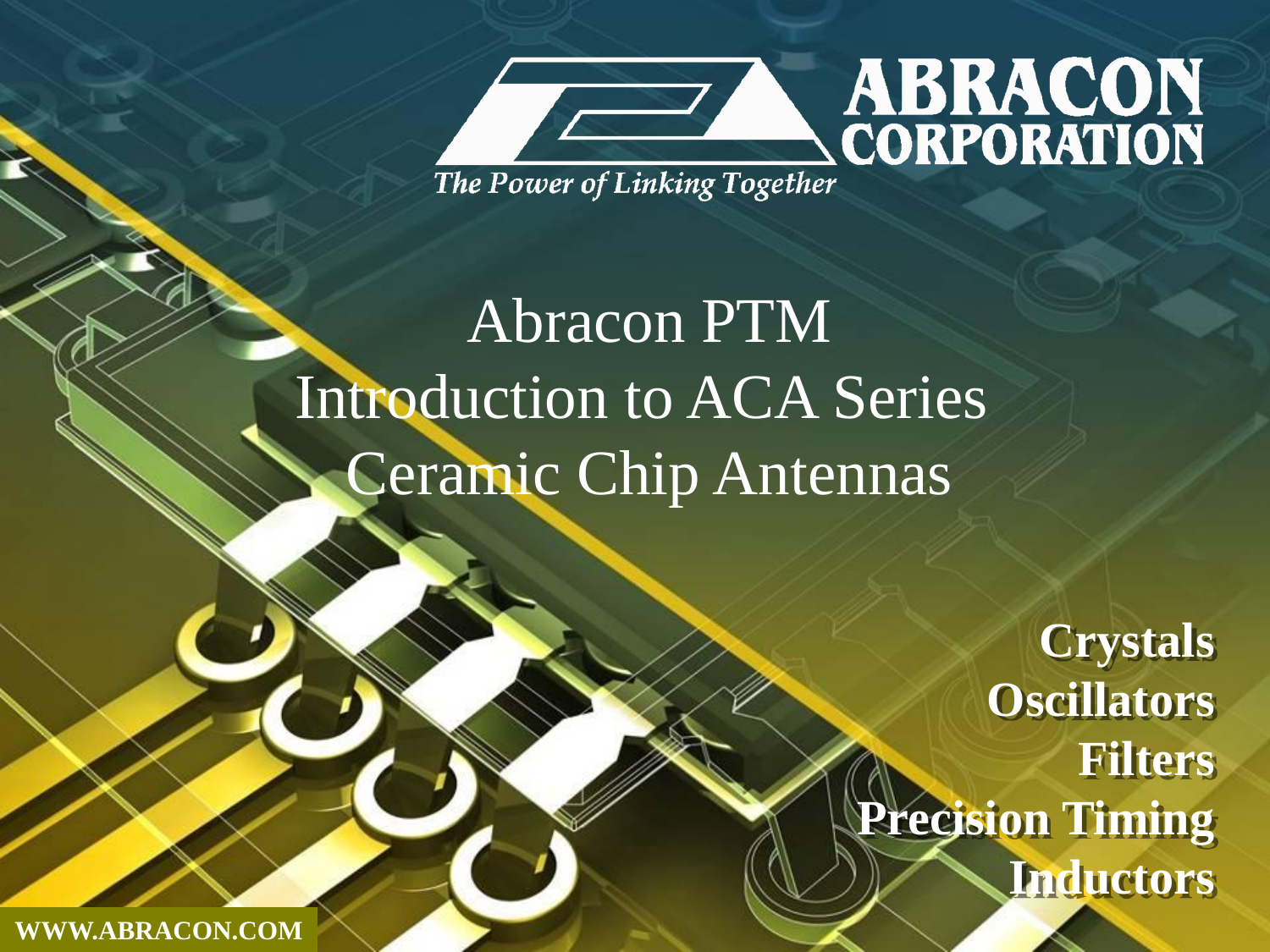



## ACA Series Ceramic Chip Antennas

Purpose

To introduce ACA Series, Ceramic Chip Antennas.

**Objective** 

Present the advantage, performance and applications of Abracon ACA Series.

Content 21 pages

Learning Time 25 minutes

> Welcome to Abracon's ACA Series; Ceramic Chip Antenna Training Module. This training session will provide an overview of the key features and benefits; as well as, discuss the applications of this product series.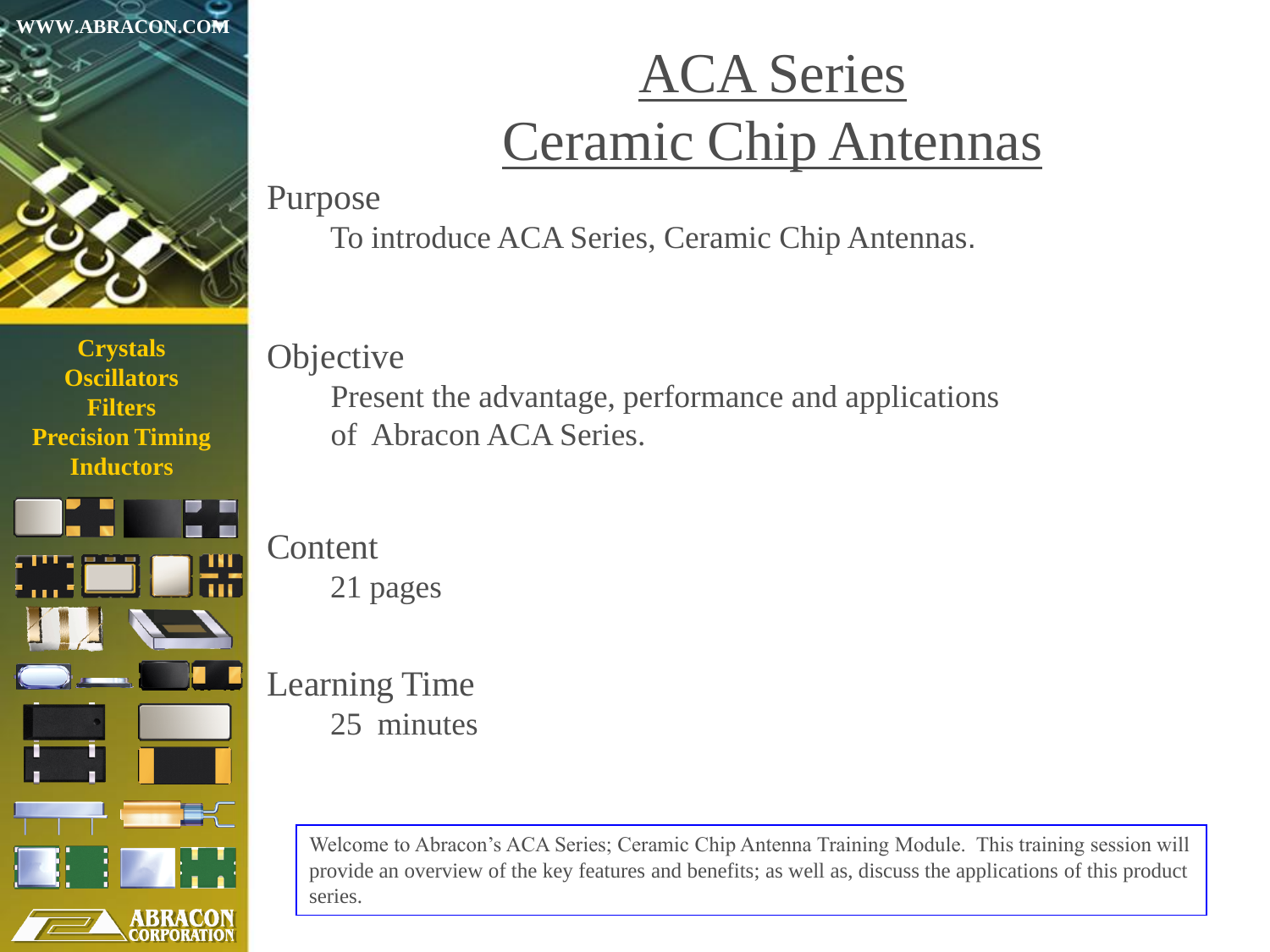



## Product - ACA Series Ceramic Chip Antennas

## **Abracon ACA Series-Part Numbering**



The ACA Series offers a range of Chip Antennas identified by part codes starting 101 to 104.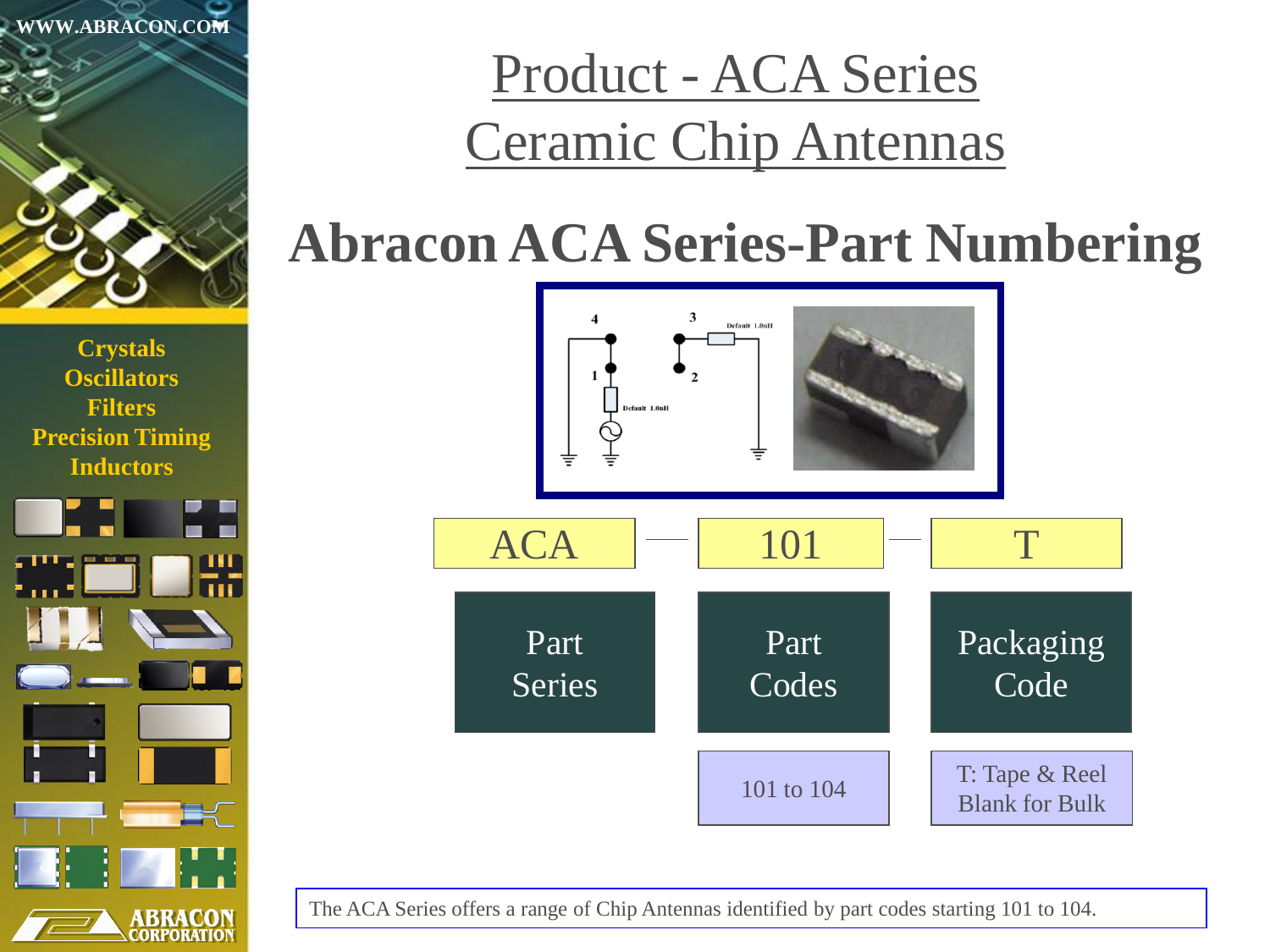



## Abracon ACA Series - Part Numbering & Descriptions

| Part No          | Description /<br><b>B</b> and                           | Frequency<br>Band (MHz)                   | <b>Size</b>                  |  |  |
|------------------|---------------------------------------------------------|-------------------------------------------|------------------------------|--|--|
| <b>ACA-101-T</b> | Chip Antenna -<br>WLAN / Bluetooth<br>$\angle$ Zigbee   | $2400 \sim 2485$                          | $4 \times 2 \times 1.2$ mm   |  |  |
| $ACA-102-T$      | Chip Antenna<br>WLAN / Bluetooth                        | $2400 \sim 2485$                          | $2 \times 1.2 \times 1.0$ mm |  |  |
| <b>ACA-103-T</b> | Dual Band Chip<br>Antenna-<br>WiFi/<br>Bluetooth & WiFi | $2400 \sim 2485$<br>$\&$<br>$5150 - 5825$ | $5 \times 2 \times 1.2$ mm   |  |  |
| $ACA-104-T$      | Chip Antennas –<br><b>GPS</b>                           | $1570 \sim 1580$                          | $3 \times 1.5 \times 1.2$ mm |  |  |

The ACA Series covers Chip Antennas covering 2.45GHz Bluetooth / WiFi and GPS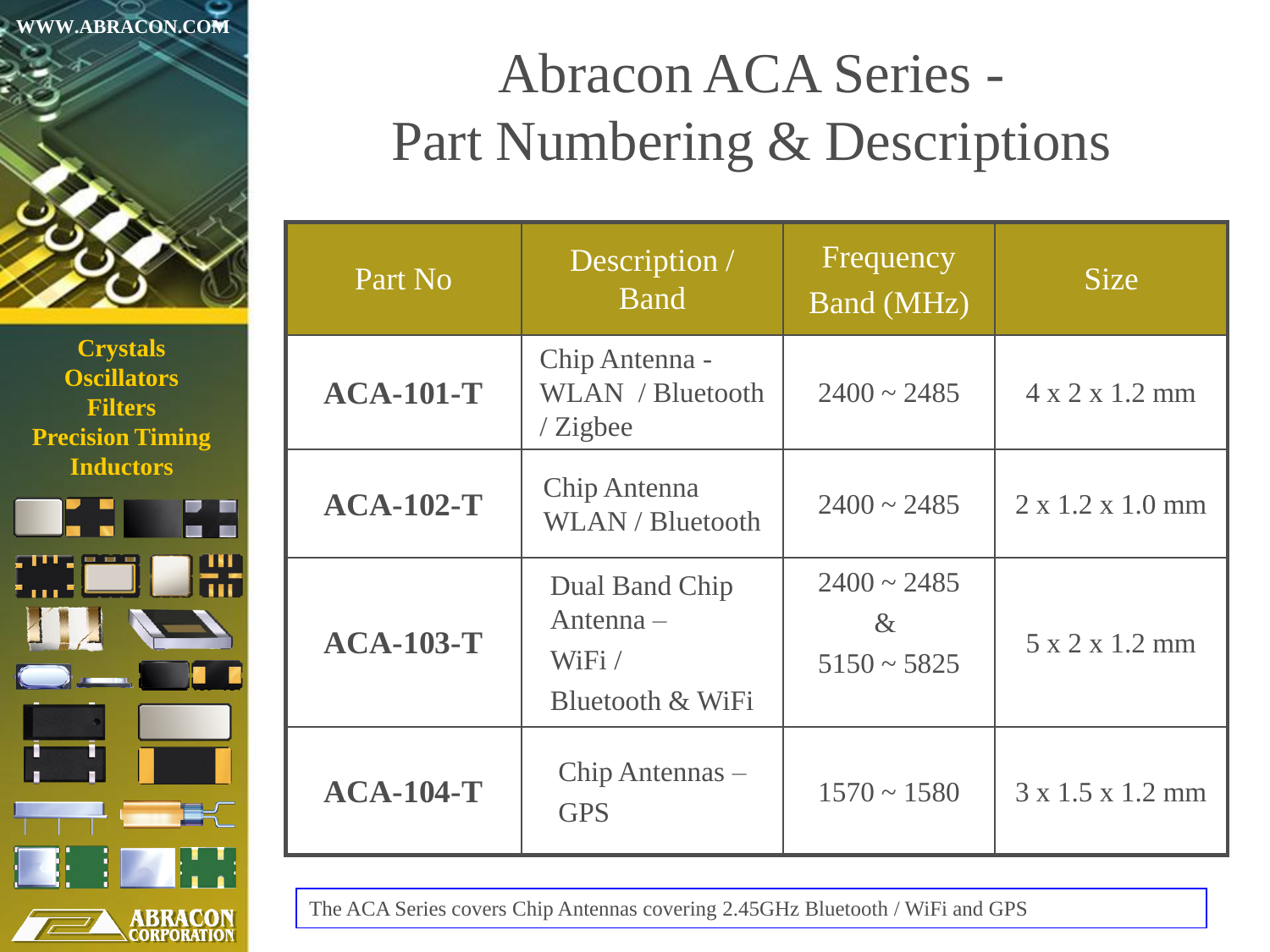



## Introduction to Chip Antennas

- o An antenna (also known as an aerial) is a transducer that transmits or receives RF signals by converting electromagnetic radiation into electrical current, or vice versa.
- o Antennas can take many forms but this introduction will focus on Ceramic Chip Antenna.
- o Radio communications have become ubiquitous across everyone's daily life's, e.g. WiFi, Cellular Mobile Phones or Machine-to-machine (MCM) devices
- o These devices communicate by transmitting and receiving RF signal bands between 700MHz to 5.4GHz.
- o These radio links require high quality radio interface to support the communication links.
- o To meet selectivity requirements ANTENNA are critical to. the design

Antennas are a critical design elements that provide the effective launch of the Tx EMF wave and reception of the Rx signal from free space, providing the initial selectivity of the radio system.





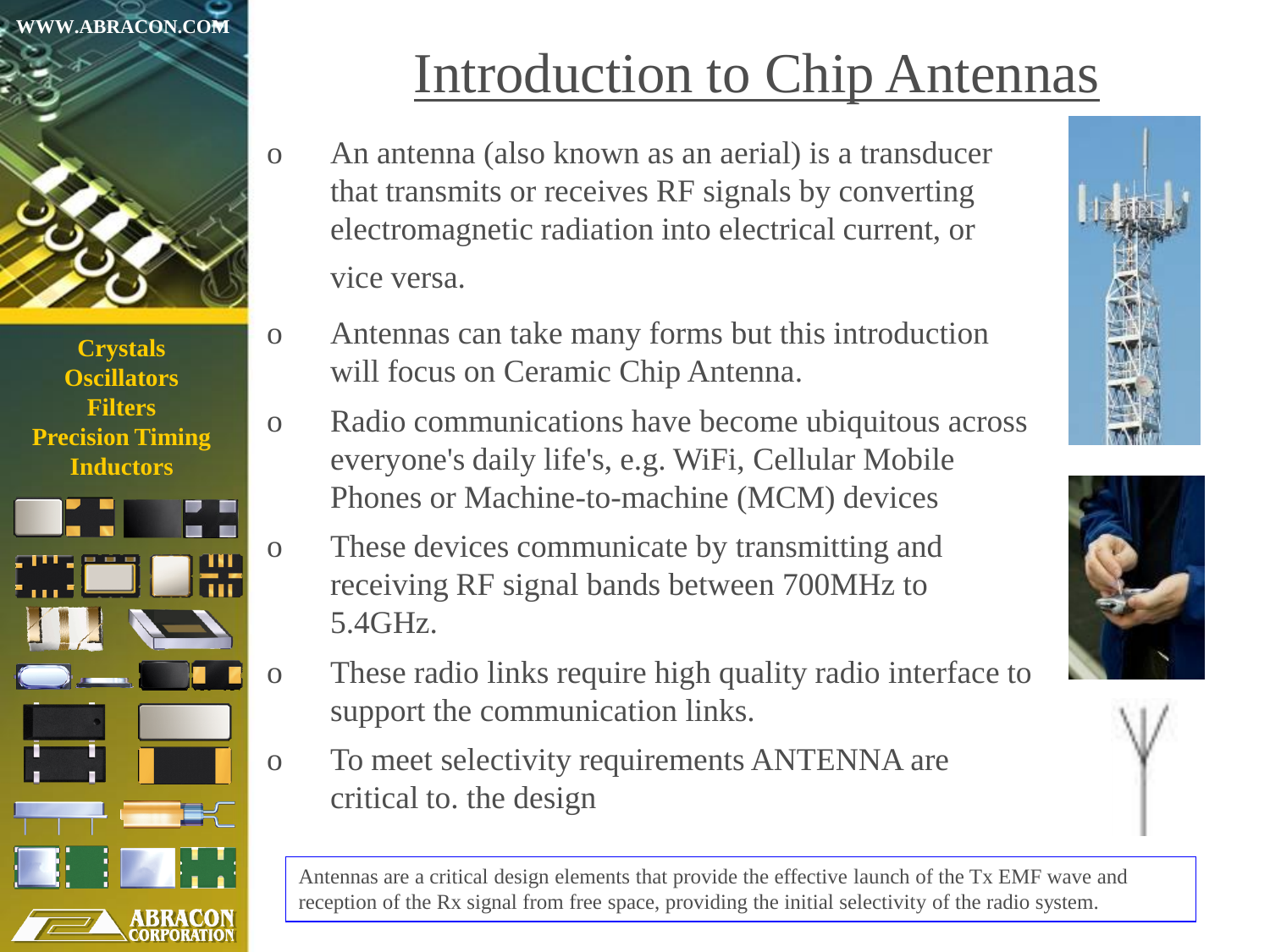



### Example of Block Diagram Bluetooth TCVR



Block diagram shows application of **Chip Antenna** in the

 2.45GHz Bluetooth TCVR. See also use of BPF, Balun, TCXO and 32.768KHz Xtal in Bluetooth module.

In this Bluetooth example, the 2.45GHz antenna provides the transmission and reception of signals. In many handheld solution the choice of antenna will be a ceramic chip type. Abracon also provides other BOM elements for Bluetooth boards or modules; typically SAW BPF, as well as 32.768KHz Crystals and TCXO used to clock the radio IC are needed.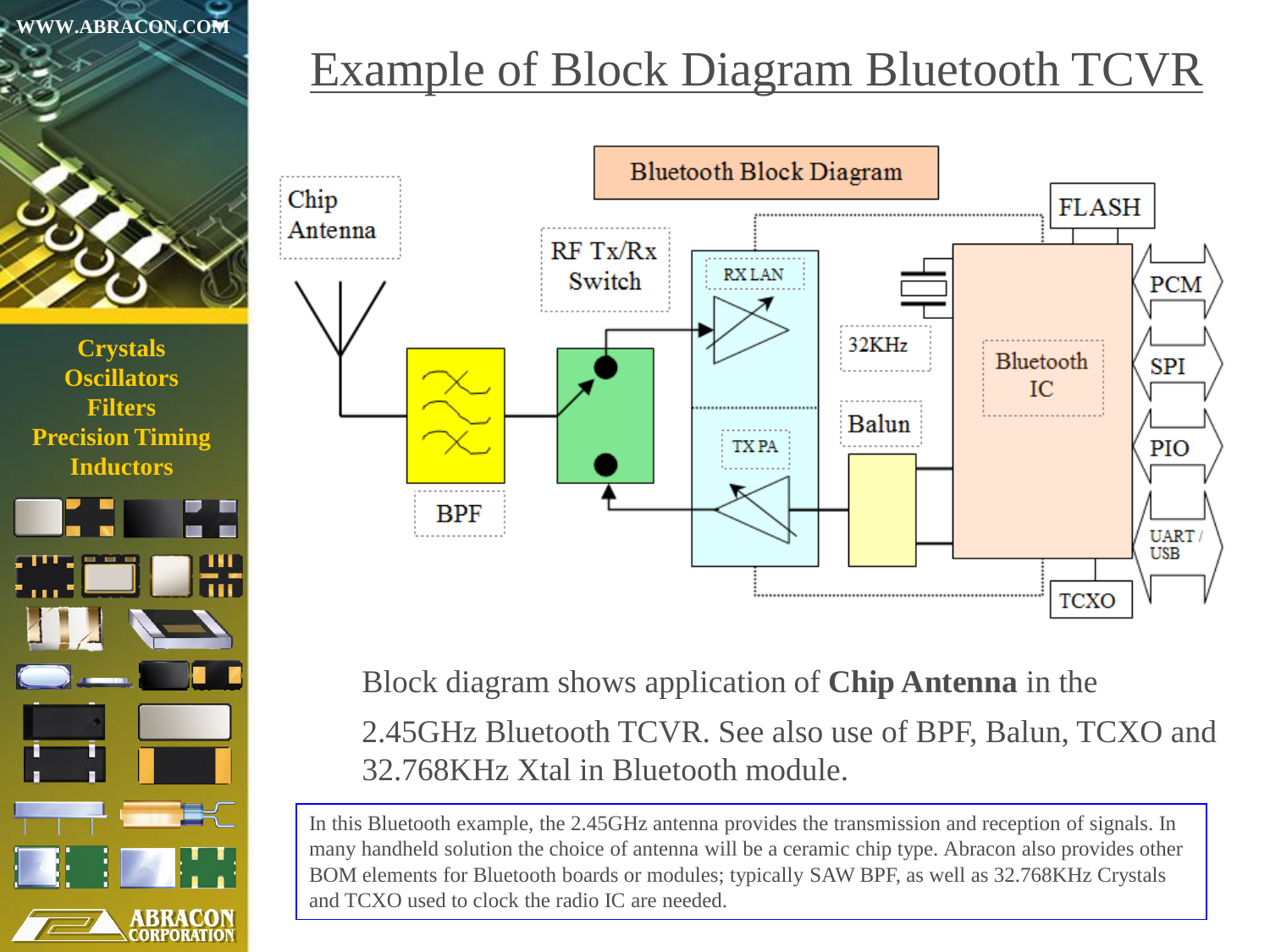



## Ceramic Chip Antenna Technology

#### **What are Chip Antennas?**

Chip antennas come in various sizes and are often seen as small ceramic blocks with minimal metal artwork and SM pads into which the signal is launched. The ACA series are constructed from solid high dielectric ceramic material.

**Chip Antenna** summarizes a group of Ceramic Dielectric Antenna of varied design types including:

- Ceramic Monopole
- Ceramic Loop
- Ceramic Helix
- Ceramic IFA (Inverted F Antenna)

**Monopole types Helix type** 







Chip Antennas are small ceramic blocks onto which silver patterns are printed to create an antenna structure. The term Chip Antenna covers a range of types of antenna offering different gains and layout considerations.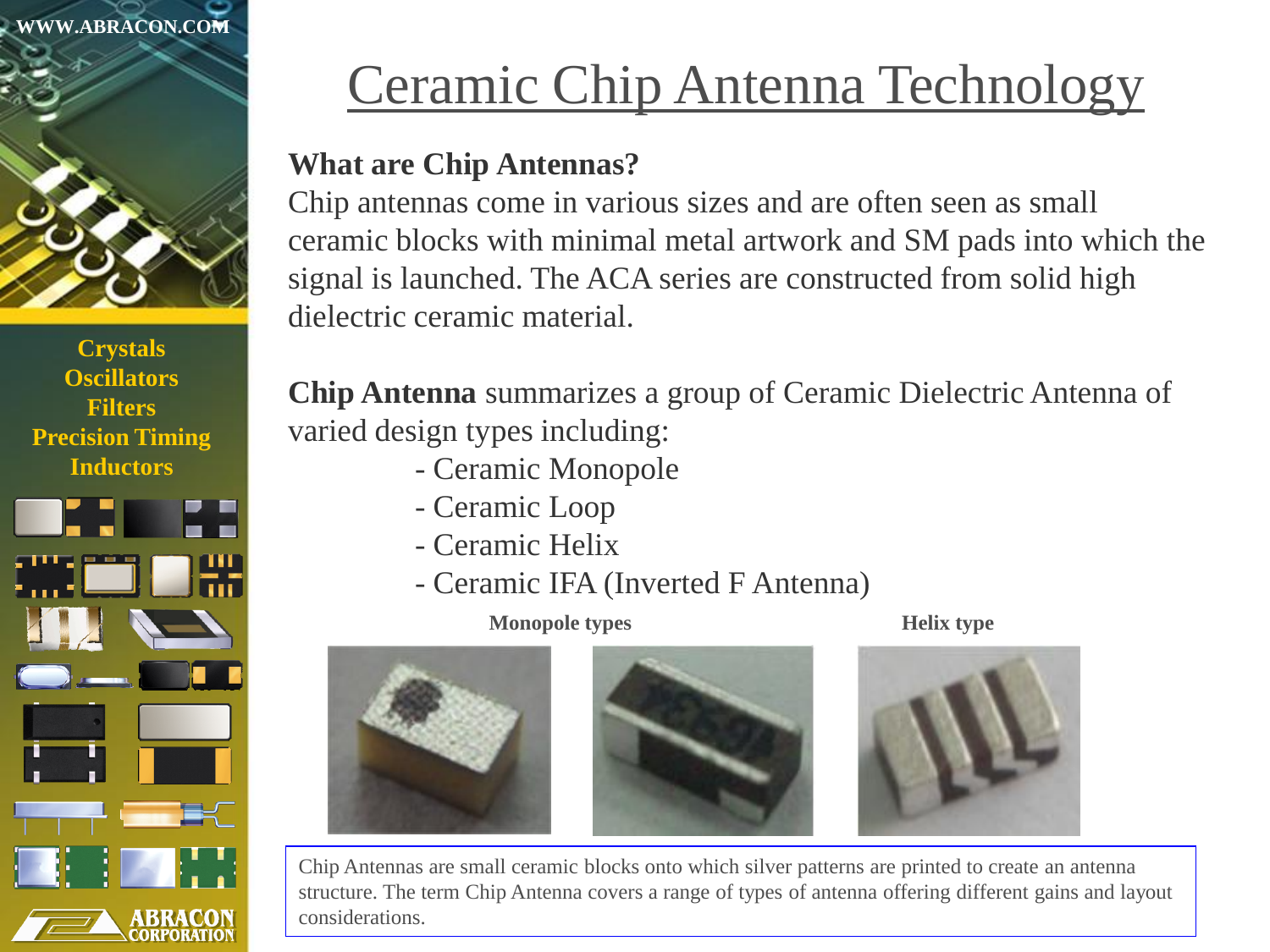



## Ceramic Chip Antenna Technology

#### **Size of Chip Antenna**

Chip Antenna vary with the frequency band, the dielectric (Er) used, and their design architecture.

Integrated solutions like mobile phones have driven the size of these down (within the boundaries of technology), so that we see 2.4GHz parts as small as  $2 \times 1.2 \times 1.0$  mm (ACA-102-T)

#### **Types and trade-offs.**

Some Chip Antenna designs like Monopole and Loop types require nonground PCB "keep out areas" for mounting; while other types like the Inverted F type require a ground area under the antenna by design.

Available space is often a key consideration for antenna type. The " ceramic loop type" is the smallest but needs added space for traces and keep out areas.

Designers need to refer to the specific layout, and reproduced accurately if antenna performance is to be met.

The size of the Chip Antenna is determined by the dielectric constant (Er) of the Ceramic used, the radio frequency concerned, and the type or design of antenna. Designers need to consider trade-offs of board space required when picking an antenna.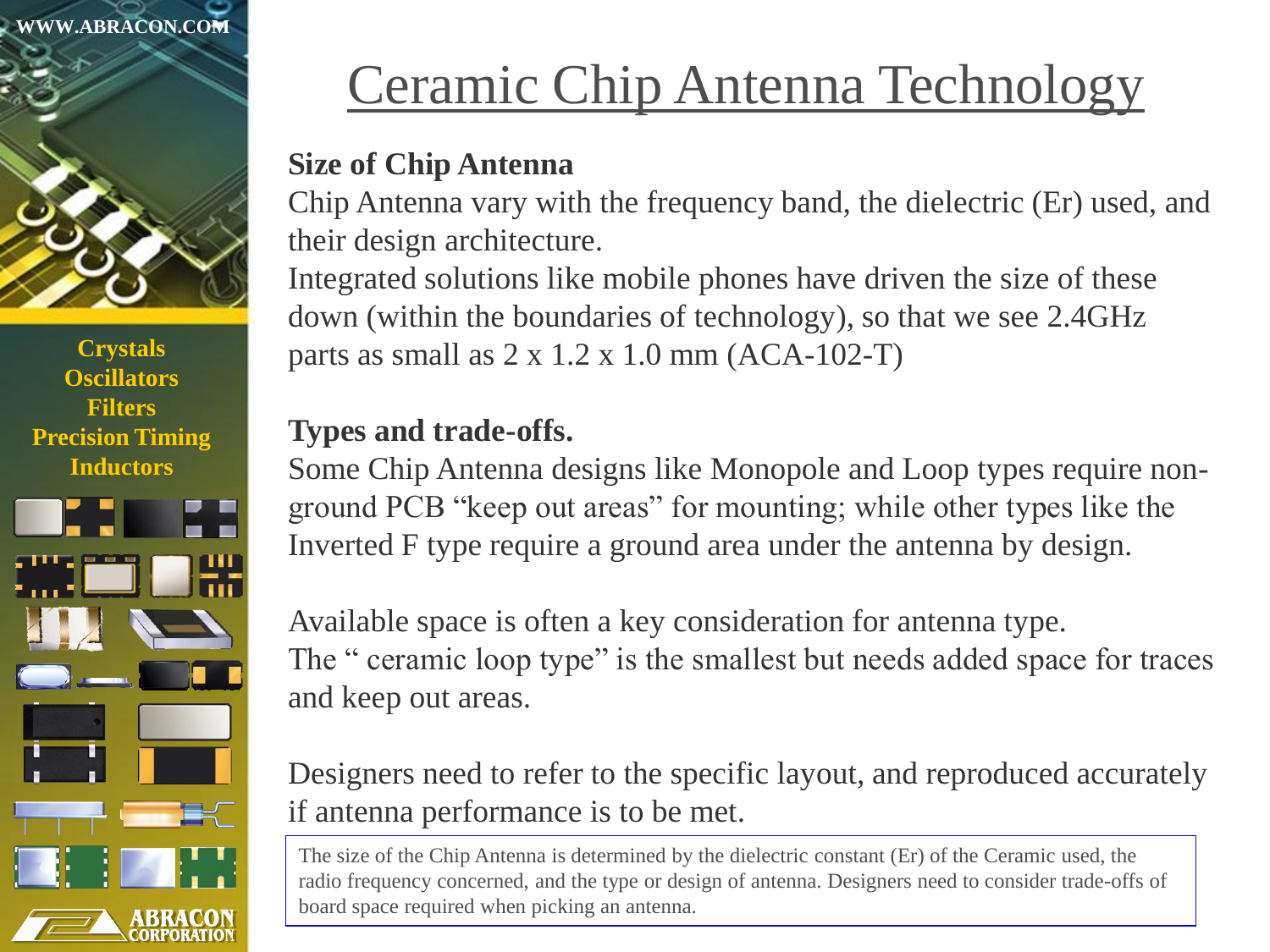



- o Use of high dielectric ceramics materials allows compact design.
- o Single or multi-band, across a range of bands, making them ideal for multi-band applications like Mobile Phone / Tablets.
- o They offer low profile, light weight, small form factor suitable for compact applications.
- o Excellent gain and directivity performance relative to their size.
- o Ease of matching during application development.
- o Better SAR response than PCB traces .
- o Improved isolation allowing multiple antenna applications.
- o Their omni-directional radiation highly suitable for mobile communications.

Chip Antennas offer a range of advantages to designers who have restricted space or cannot afford an external antenna. Key features included compact design, excellent efficiency, better SAR score (Specific Absorption Rate) compared to other alternatives, and an omni-directional radiation pattern (like a sphere), ideal for mobile phone applications.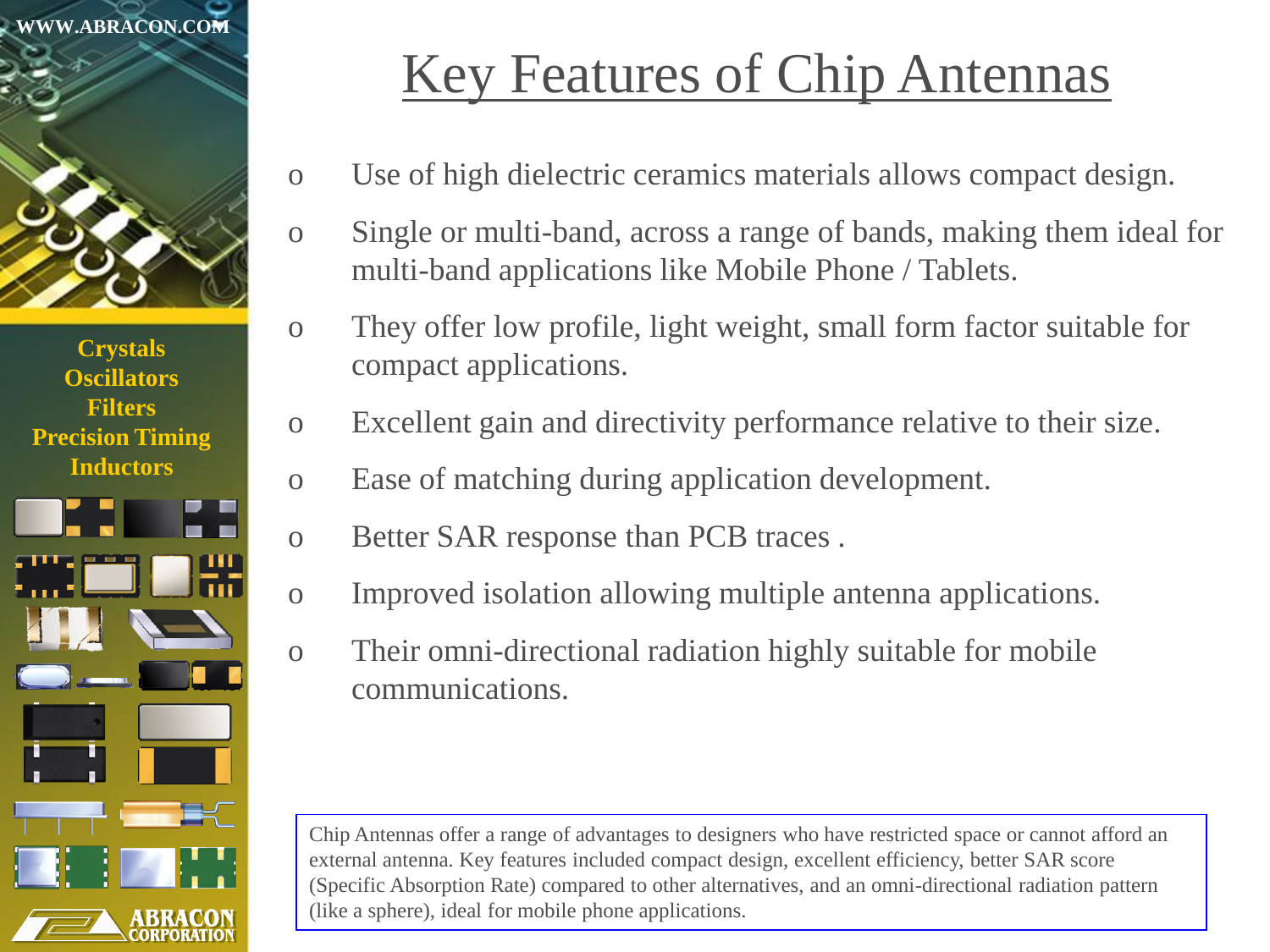



## Ceramic Chip vs. PCB Trace Antennas

- o Designers have the option to add their antenna as a printed trace on the PCB, this adds no additional BOM cost, but will increase the pcb size, and may have other issues as well.
- o A trace antenna manufactured within the printed circuit board (PCB) is often the first type of interface considered based on cost
- o Ceramic Antenna are often good or even better alternative to trace antenna solutions
- o The table in the next slide demonstrates the design attributes to sell Chip Antenna, when compared to cheaper PCB trace solutions.

Designers are constantly faced with reduction of BOM cost. Antennas embedded in the PCB offer a cost saving solution, but these are rarely the smallest or quickest design solutions on offer. Chip antenna offer a number of advantages, and this and the following slide cover the trade offs designers face.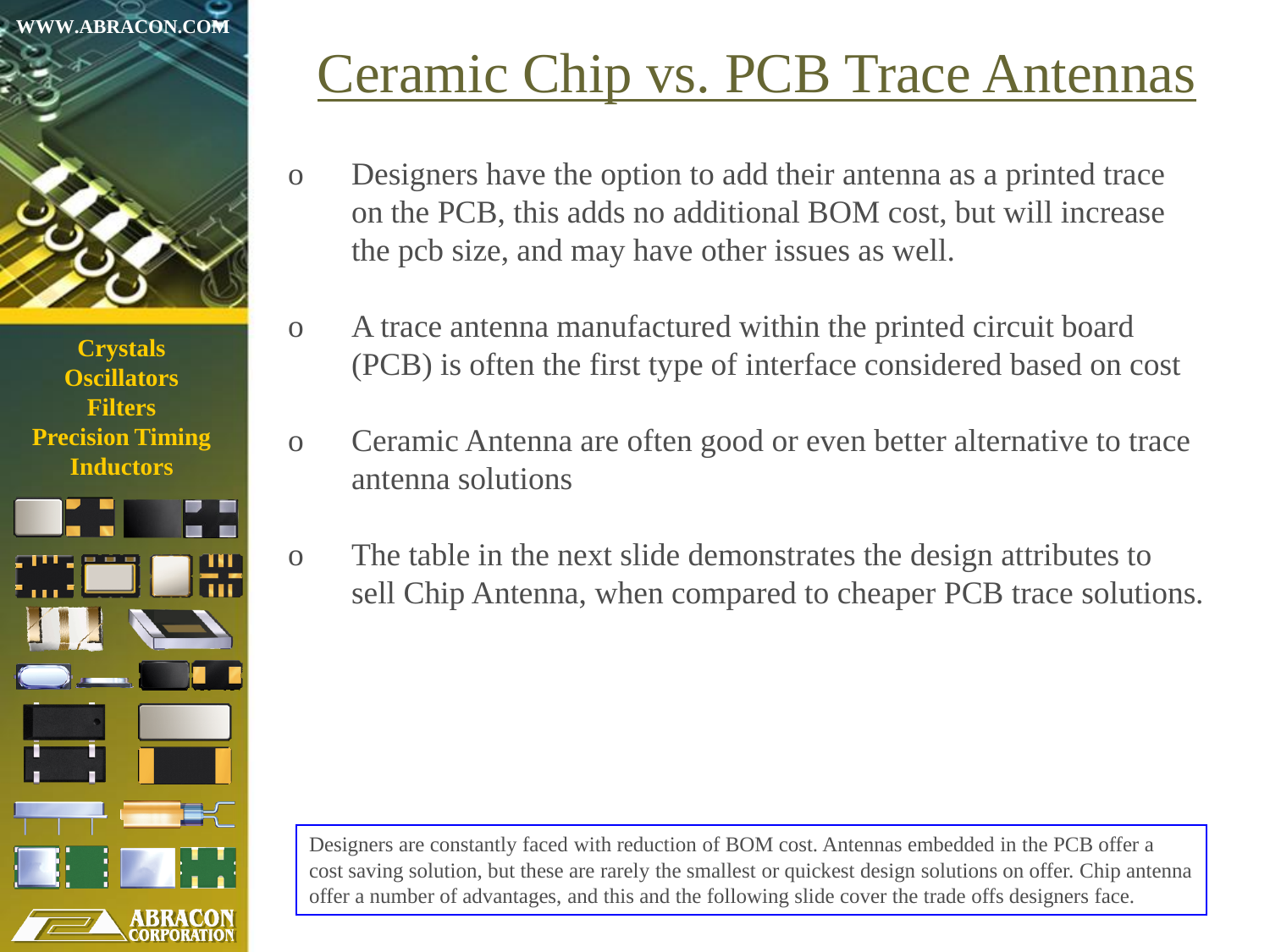



### Ceramic Chip vs. PCB Trace Antennas

| <b>Comparative Features</b>                              | <b>Chip Antenna</b>       | <b>PCB</b> Trace      |
|----------------------------------------------------------|---------------------------|-----------------------|
| Lower manufacturing costs                                | $\boldsymbol{\mathsf{X}}$ |                       |
| Simple PCB structure                                     | X                         |                       |
| Larger Bandwidth                                         | X                         |                       |
| Embedded design                                          | X                         |                       |
| <b>PCB</b> area for Antenna                              |                           | X                     |
| Close objects cause detune                               |                           | ${\bf x}$             |
| Antenna performance and tuning<br>affected by PCB design |                           | ${\bf x}$             |
| Ease of tuning antenna                                   |                           | X                     |
| Design Iteration, improved time to<br>market             |                           | X                     |
| Ease of design changes                                   |                           | $\boldsymbol{\aleph}$ |
| Flexible testing and tuning options                      |                           | X                     |
| <b>Rework Costs to PCB</b>                               |                           |                       |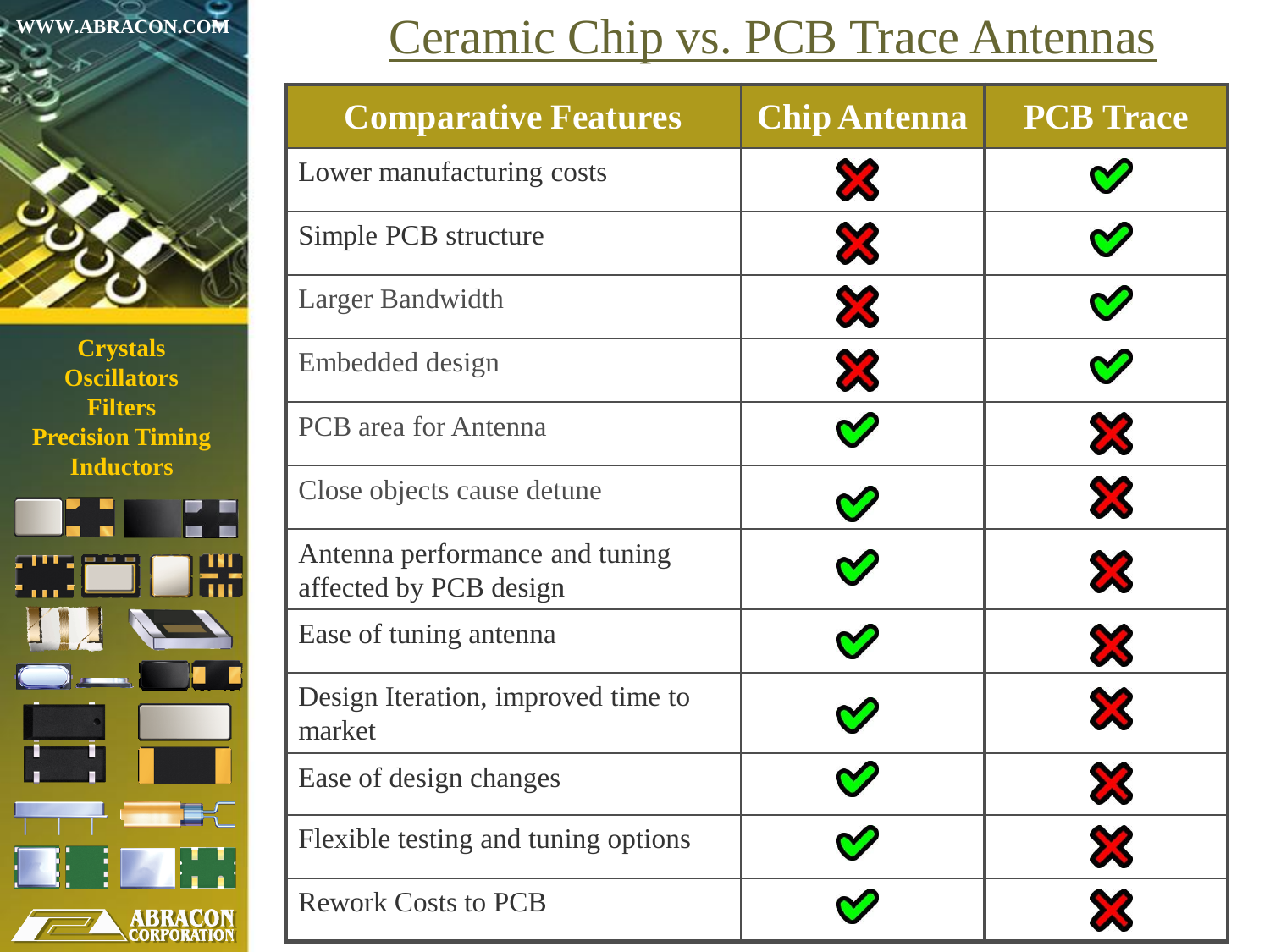



### Antenna Radiation Patterns



#### **3D Radiation Pattern shows Omni-directional Pattern**

| 国                |          | <b>PwrSunt</b> |                     |          |         |        | <b>H(8-98)</b> |                                   |        |        | $E1(\phi - \theta)$ |                                                                                    |                   |       | E2(p-98) |         |       |        |
|------------------|----------|----------------|---------------------|----------|---------|--------|----------------|-----------------------------------|--------|--------|---------------------|------------------------------------------------------------------------------------|-------------------|-------|----------|---------|-------|--------|
| <b>Ho.</b> Freq. |          | Ent.[%]        | Ava.[dbi] Peak[dbi] |          |         |        |                | Mdeg   p[deg] Avg.[dBi] Peak[dBi] |        |        |                     | pidegi BW(degi Avg.[dBi] Peak[dBi] Mdegi BW(degi Avg.[dBi] Peak[dBi] Mdegi BW(degi |                   |       |          |         |       |        |
|                  | 2400,000 | 32.82          | $-4.84$             | $-0.42$  | 135.00  | 195.00 | $-4.91$        | $-2.19$                           | 150.00 | 130.57 | $-5.76$             |                                                                                    | $-2.53 - 135.00$  | 40.19 | $-4.43$  | $-1.55$ | 30.00 | 101.04 |
|                  | 2425.00% | 34.77          | 4.59                | 82.0     | 135.00  | 195.00 | 4.33           | $-2.14$                           | 210.00 | 135,20 | 5.58                |                                                                                    | $-2.31$ $-135.00$ | 38.97 | 4.20     | $-1.88$ | 30.00 | 115.60 |
|                  | 2445,000 | 44.89          | $-3.48$             | 0.60     | 135.00  | 195.00 | $-3.02$        | $-0.71$                           | 210.00 | 132.38 | 4.54                |                                                                                    | $-1.32$ $-135.00$ | 42.79 | $-3.18$  | 0.66    | 60.00 | 123.04 |
|                  | 2465,000 | 31.90          | 4.96                | $-1.031$ | 135.00  | 195.00 | 4.41           | $-1.97$                           | 210.00 | 54.47  | $-6.02$             |                                                                                    | $-2.85 - 135.00$  | 46.22 | 477      | $-221$  | 80.00 | 118.75 |
|                  | 2485.000 | 30.51          | $-5.16$             | $-1.28$  | 135.001 | 195.00 | $-4.60$        | $-2.57$                           | 210.00 | 47.55  | $-6.09$             |                                                                                    | $-3.03$ $-135.00$ | 49.37 | $-5.07$  | .258    | 60.00 | 115.92 |

The diagram shows the omni-directional 3D radiation patter of a typical Chip Antenna. This provides 360 degree coverage, and is suited to handheld devices.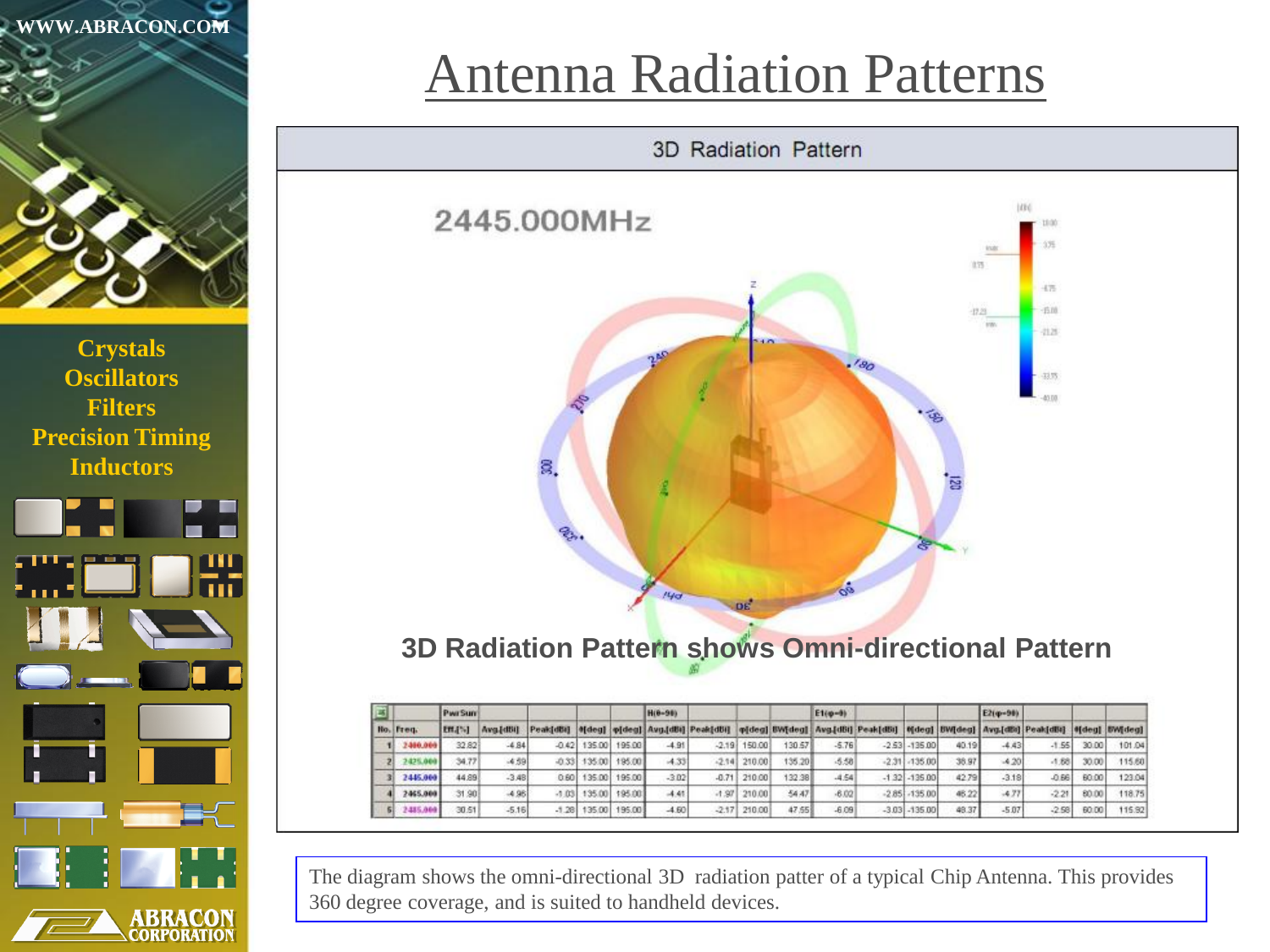



## Typical Antenna PCB Matching



The diagram shows a typical pcb layout for a chip antenna, with matching components. Typically these will need a no-ground region / keep out area, as this is critical for antenna performance.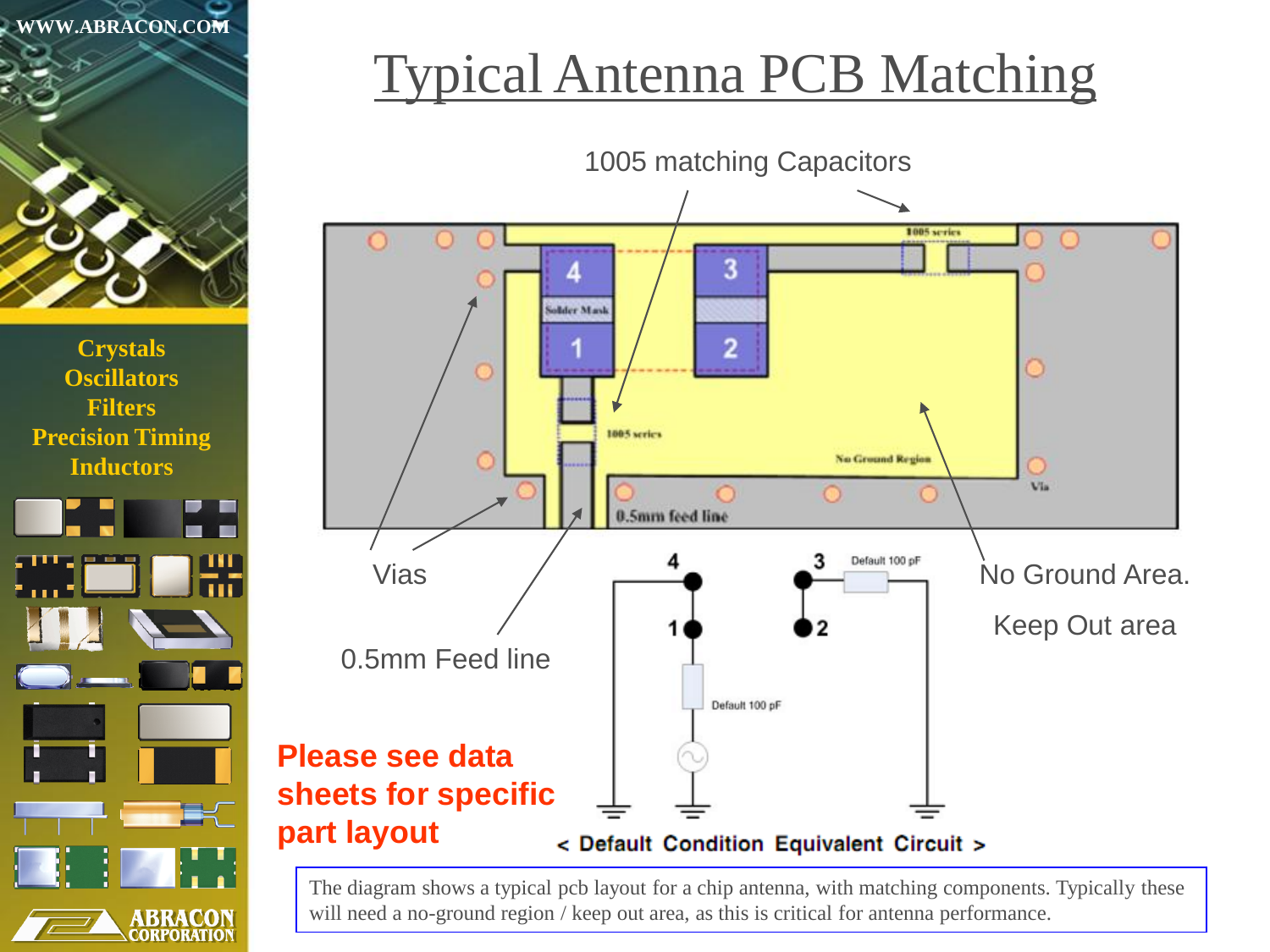



### What RF Applications need Chip Antenna



Bluetooth / WiFi at 2.45GHz and 5.5GHz and GPS offer many applications for Chip Antennas.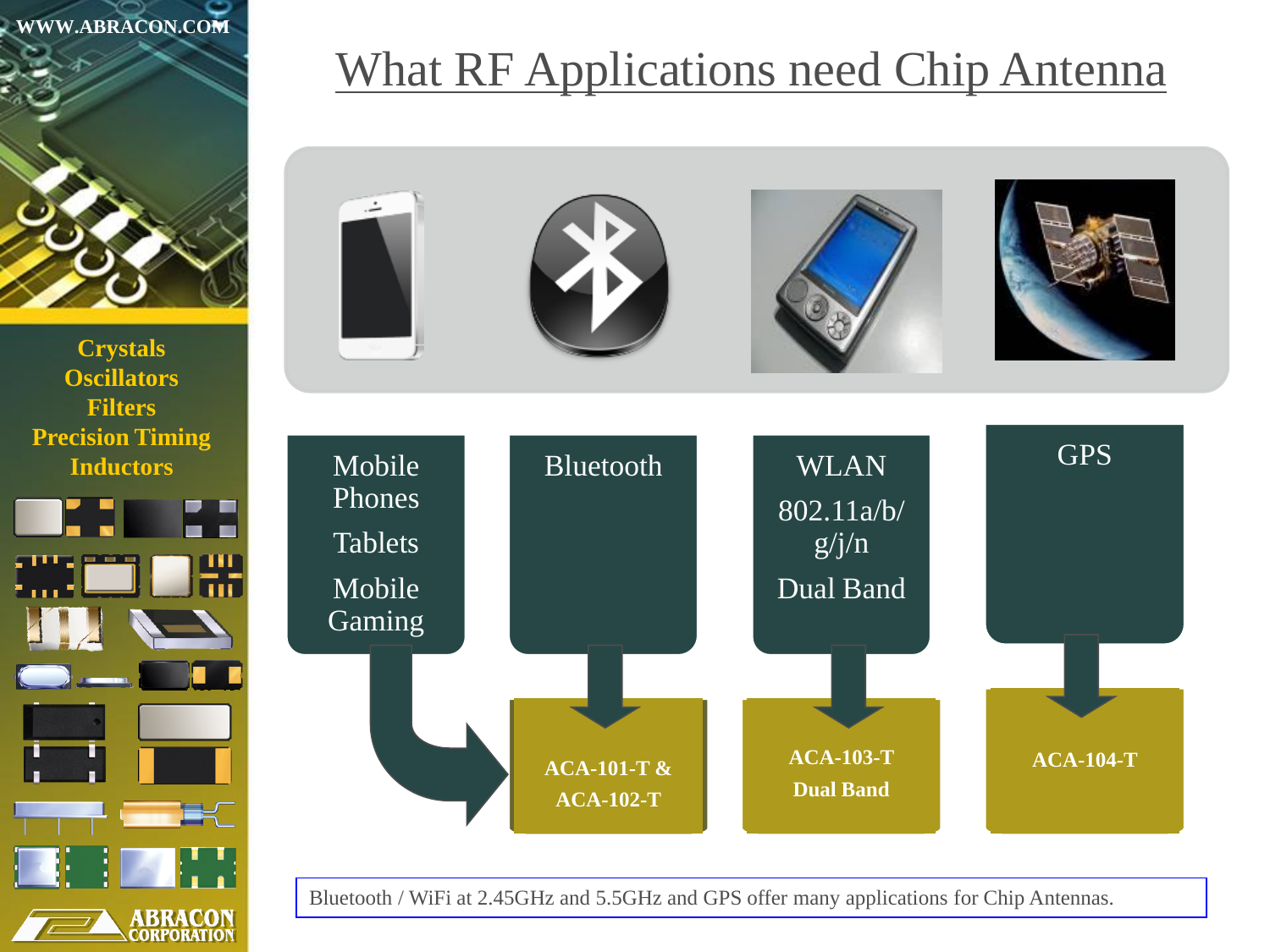



## Where Chip Antennas are Utilized

#### **Bluetooth Applications:**

- o Bluetooth exists in many products, such as telephones, tablets, media players, and gaming like Lego Mindstorms NXT, Playstation 3, PS Vita, Nintentdo Wii, and HD Headsets, Modems and watches:
- o Bluetooth Headsets / Intercoms
- o Bluetooth Audio Headsets
- o Keyboards / Mouse
- o Games Consoles / Controllers
- o Wireless bridge between two Industrial Ethernet (e.g. PROFINET) networks.
- o Short range transmission of health sensor data from medical devices to mobile phone, or dedicated "Telehealth" devices.
- o Personal security applications tags

The Bluetooth technology offers a wide selection of companies involved with Bluetooth enabled devices.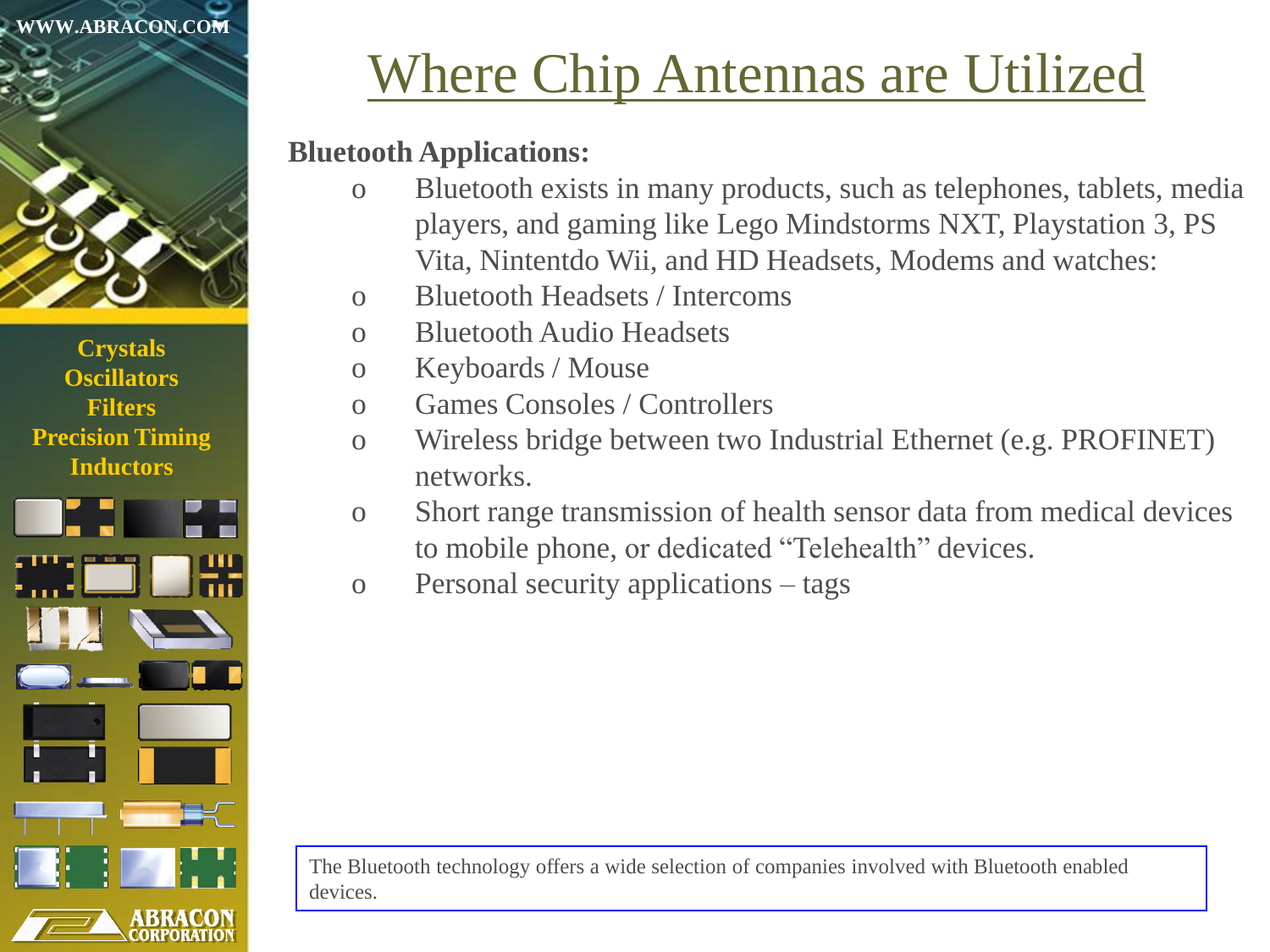



## Where Chip Antennas are Utilized

#### o **WiFi Applications: The "Internet of Things"**

- o The number of Internet-connected devices is the world in 2011 was estimated at 20 billion by 2020 this is expected to rise to 50 billion devices.
- o Networking
- o Consumer Electronics
- o Computing and Peripherals
- o Headsets
- o Automotive and Transport
- o Health & Fitness
- o Smart Energy
- o Industrial Communications

The "Internet of Things" offers an increasing wide application of connected or controlled WiFi solutions. A wide selection of WiFi certified product exist, and provide many applications for Chip Antennas.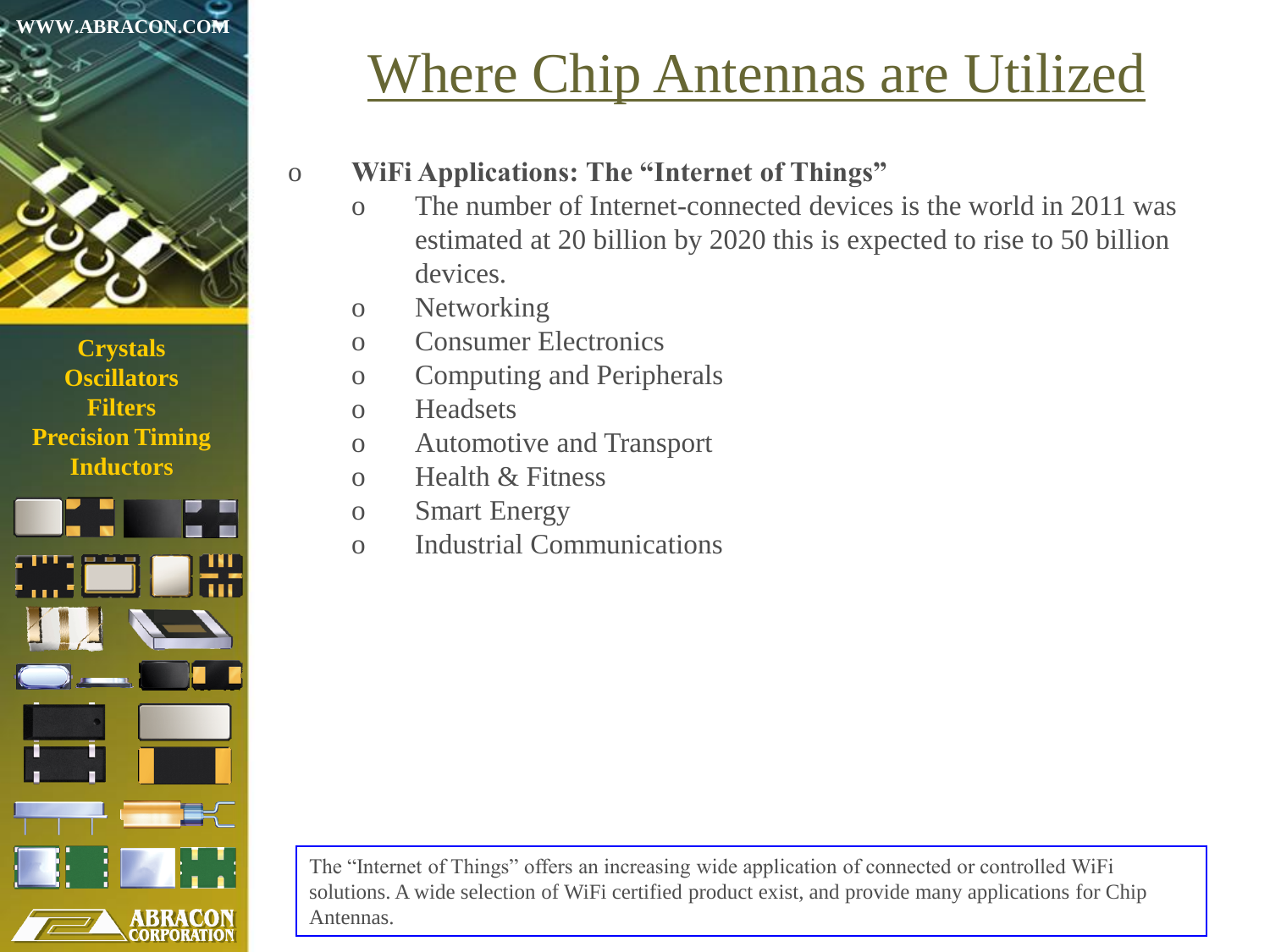



## Where Chip Antennas are Utilized

#### o **GPS Applications:**

- o GPS devices have different antenna types dependant on their application. GPS Chip antenna often find applications in smaller and handheld devices.
- o Navigation devices, Garmin / TomTom etc
	- o Vehicles
	- o Cycling
	- o Walking
- o Survey Equipment
- o Commercial fleet management
- o Car Trackers (anti-theft)
- o Tracking of valuable cargoes, and covert tracking of suspects.
- o Agricultural control (Farm vehicles)
- o Scientific applications of GPS
	- o Environmental and atmospheric monitoring,
	- o Animal behaviour studies,
	- o Botanical specimen location

Many GPS enabled devices offer application for Chip Antennas, especially smaller commercial and handheld solutions, where size and cost are drivers.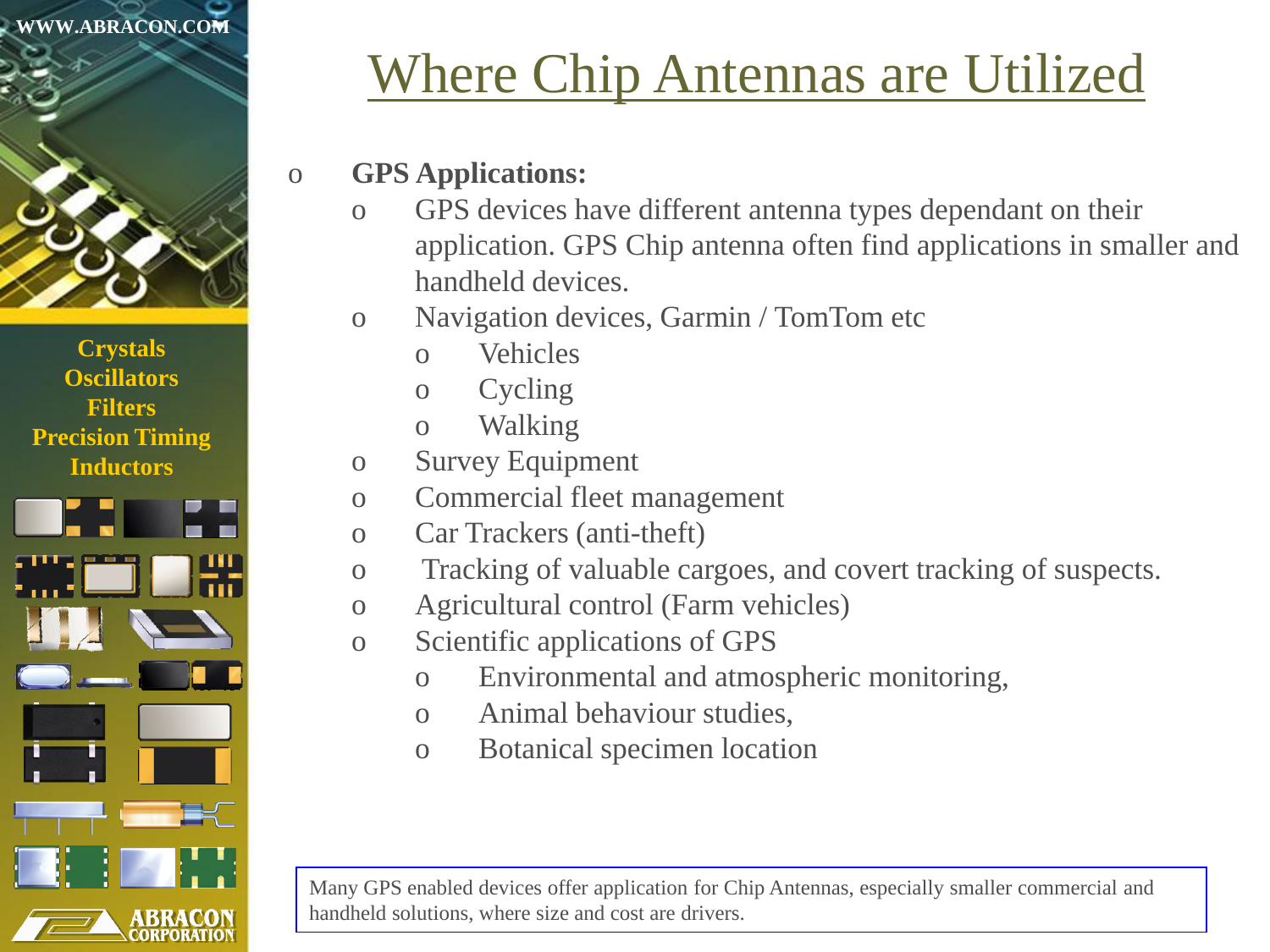



### Cost Effective and Fast lead time

| P/N                                            | <b>Size</b>      | <b>VSWR</b><br><b>Max</b>       | Gain<br>Peak / Avg<br>(dBi) | Qty/Reel       | Std. L/T    |
|------------------------------------------------|------------------|---------------------------------|-----------------------------|----------------|-------------|
| <b>ACA-101-T</b><br>(2.45GHz)                  | 4x2x1.2mm        | 3.0 <sub>max</sub><br>(typ 2.5) | $1.09 / -3.49$              | 1K             | <b>8Wks</b> |
| $ACA-102-T$<br>(2.45GHz)                       | 2x1.2x1mm        | 2.6 <sub>max</sub><br>(typ 1.6) | $0.6 / -3.48$               | 1 <sub>K</sub> | <b>8Wks</b> |
| <b>ACA-103-T</b><br>$(2.45 \& 5.2 \text{GHz})$ | 5x2x1.2mm        | 3.0 <sub>max</sub><br>(typ 2.5) | $-1.37/ -4.53$              | 1K             | <b>8Wks</b> |
| <b>ACA-104-T</b><br>(1575MHz)                  | 3x.1.5x1.2<br>mm | 3.0 <sub>max</sub><br>(typ 2.0) | $0.03 / -2.98$              | 1 <sub>K</sub> | <b>8Wks</b> |

Website Datasheet: <http://www.abracon.com/products.php?search=chipAntenna>

The table summarizes the cost effective Chip Antenna solutions offered by Abracon along with the technology advantages of size, efficiency and gain offered here.